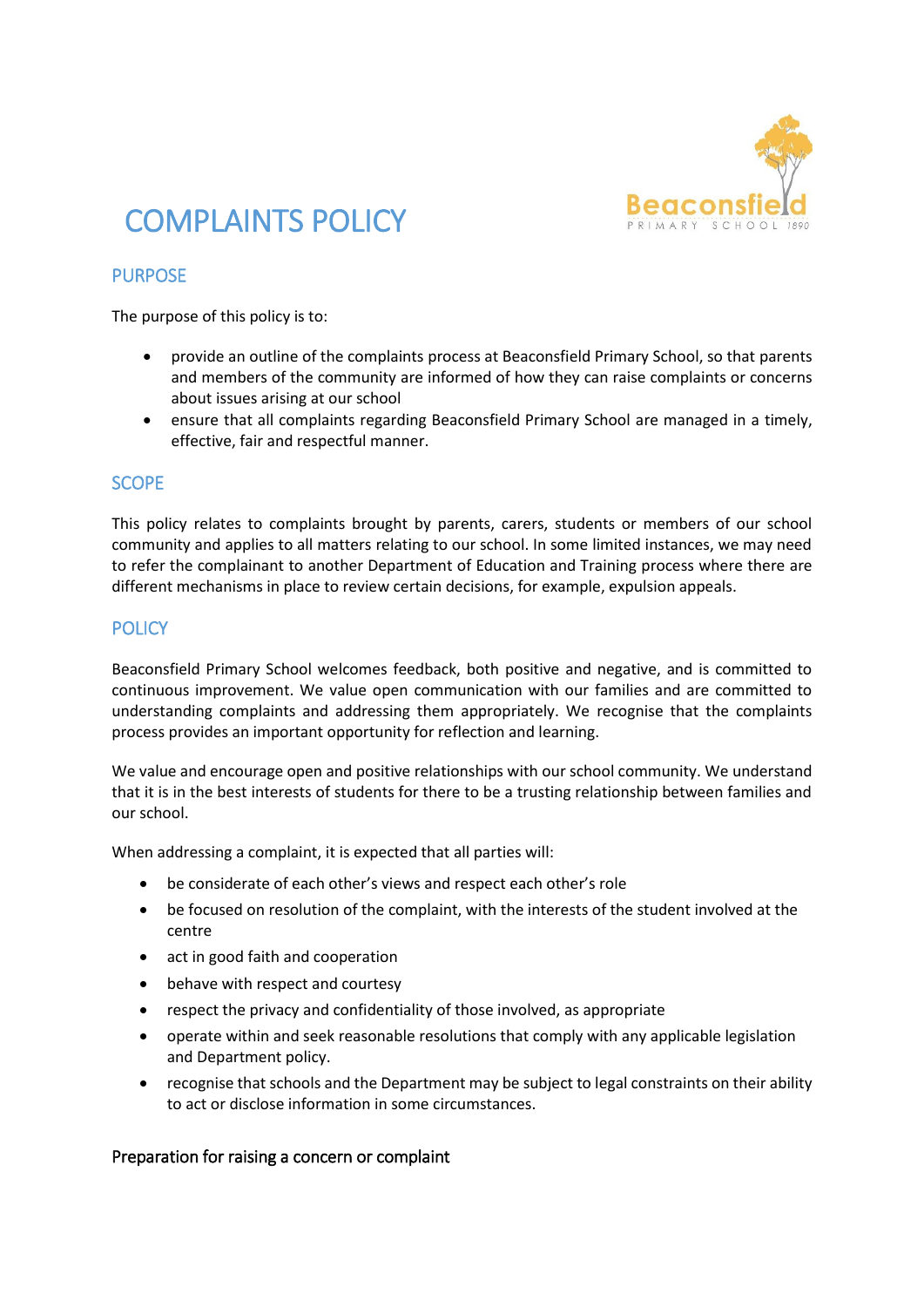Beaconsfield Primary School encourages parents, carers or members of the community who may wish to submit a complaint to:

- carefully consider the issues you would like to discuss
- remember you may not have all the facts relating to the issues that you want to raise
- think about how the matter could be resolved
- be informed by checking the policies and guidelines set by the Department and Beaconsfield Primary School.

#### Complaints process

Beaconsfield Primary School is always happy to discuss with parents/carers and community members any concerns that they may have. Concerns in the first instance should be directed to your child's teacher at a mutually convenient time (outside of teaching and preparation times). Where possible, school staff will work with you to ensure that your concerns are appropriately addressed.

Where concerns cannot be resolved in this way, parents or community members may wish to make a formal complaint to the Principal, Assistant Principal or a member of the leadership team.

If you would like to make a formal complaint, in most cases, depending on the nature of the complaint raised, our school will first seek to understand the issues and will then convene a resolution meeting with the aim of resolving the complaint together. The following process will apply:

- **1. Complaint received:** Please either email, telephone or arrange a meeting through the front office with the Assistant Principal or Principal, to outline your complaint so that we can fully understand what the issues are. We can discuss your complaint in a way that is convenient for you, whether in writing, in person or over the phone.
- **2. Information gathering:** Depending on the issues raised in the complaint, the Principal or Assistant Principal may need to gather further information to properly understand the situation. This process may also involve speaking to others to obtain details about the situation or the concerns raised.
- **3. Response:** Where appropriate, a resolution meeting may be arranged with the Assistant Principal/Principal to discuss the complaint with the objective of reaching a resolution satisfactory to all parties. In some circumstances, the Principal may determine that a resolution meeting would not appropriate. In this situation, a response to the complaint will be provided in writing.
- **4. Timelines:** Beaconsfield Primary School will acknowledge receipt of your complaint as soon as possible and will seek to resolve complaints in a timely manner. Depending on the complexity of the complaint, Beaconsfield Primary School may need some time to gather enough information to fully understand the circumstances of your complaint. We will endeavour to complete any necessary information gathering where appropriate, and hold a resolution meeting where appropriate, in a timely manner. Beaconsfield Primary School will consult with you and discuss any interim solutions to the dispute that can be put in place.

#### Resolution

Where appropriate, Beaconsfield Primary School may seek to resolve a complaint by:

• an apology or expression of regret